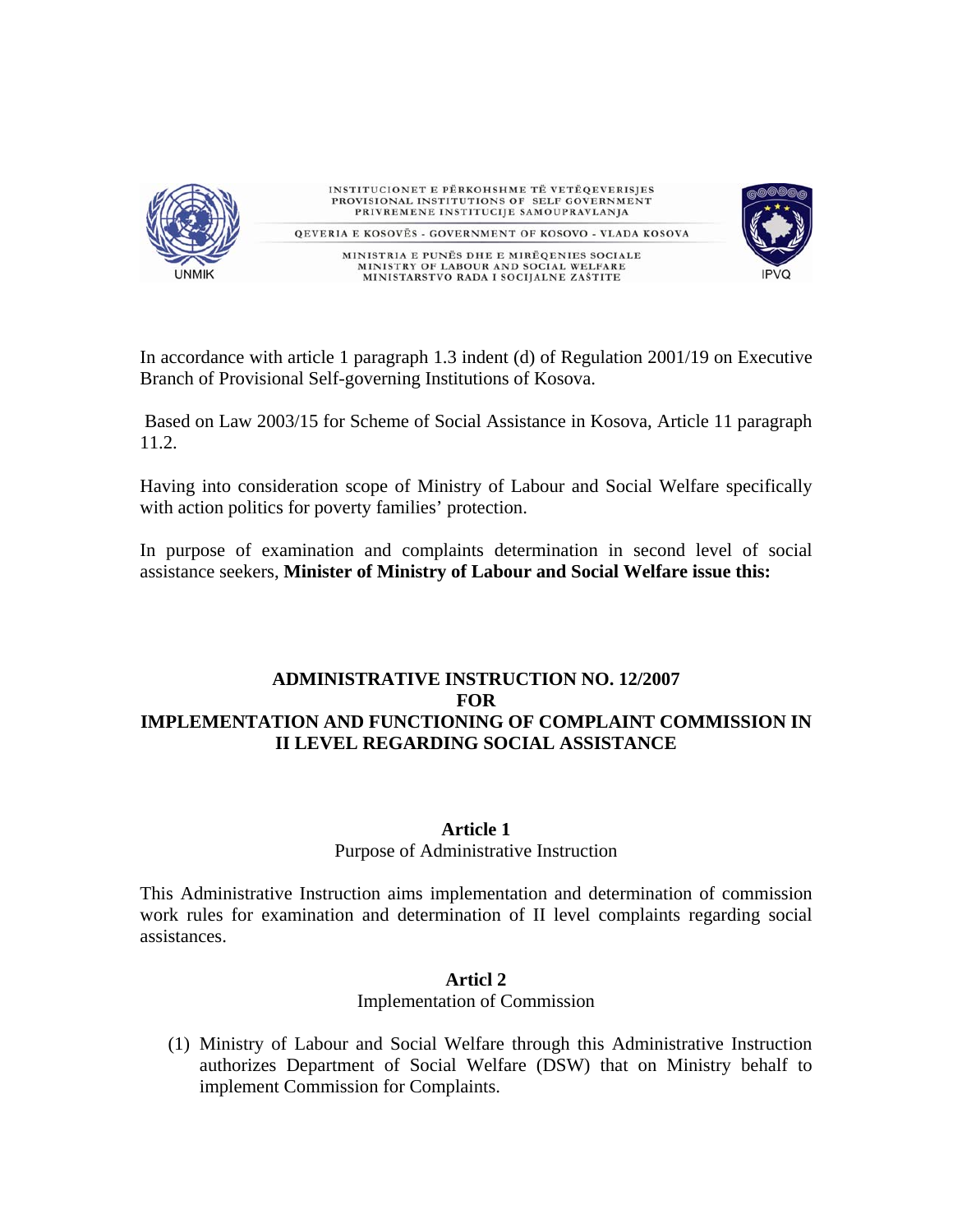- (2) Department of Social Welfare implements commission for examination and determination of complaints on II level regarding social assistances.
- (3) Commission is implemented based on article 11 paragraph 11.2 of Law for Scheme of Social Assistances 2003/15.

#### **Article 3**

#### Composition of Commission

- (1) Commission will have this composition:
- 1. Commission President is Leader of Sector of Complaints in Division for Social Assistance – DSW,
- 2. Two members of Commission are DSW officials,
- 3. Commission has to be balanced on genitive aspect.

#### **Article 4**

#### Functioning of Commission

- (1) Commission for examination and determination of II level complaints regarding social assistances is managed by Leader of Complaints Sector of Division of Social Assistances.
- (2) Commission meetings can be held only if commission composition is completed.
- (3) Complaints Commission sessions appoints the president of Commission according to the need and notifies the members of commission for the date and time of session holding.
- (4) When the complaint is examined, in special cases Complaint Commission has the right to verify directly the family which has presented the complaint.
- (5) Commission decisions will be powerful only if two members of commission vote for it.
- (6) President of Commission based on session procès-verbal issues and signs decisions on the name of Complaints Commission.
- (7) In cases when complaint has to do with estimations of Medical Commission, than the Commission for Complaints will require from Medical Commission of second level which is authorized by MLSW, to examine medical aspect of complaint.
- (8) Subject estimation by medical commission of second level will be base for issuance of decision from Complaint Commission of second level.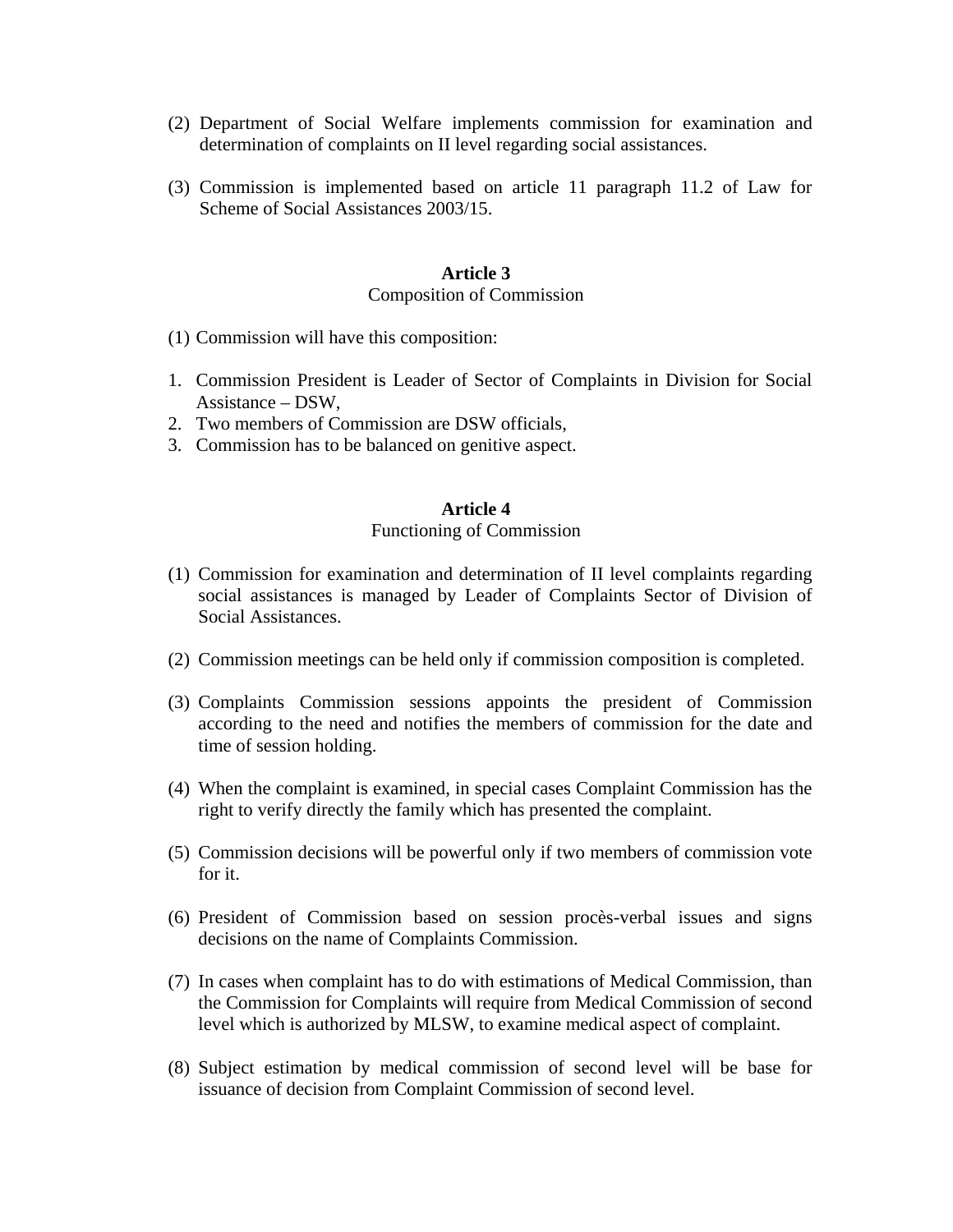#### **Article 5**

#### Commission members mandate

- (1) Commission is implemented with two years mandate.
- (2) Commission president has permanent mandate which also is the Leader of Complaints Sector.
- (3) Commission members have two years mandate with opportunity of reselection for another mandate.
- (4) If one member of commission fails to fulfill professional duties that flow from commission regulations and after examination of all facts, commission members can propose dismissing and replacing him with another member.
- (5) Definitive decision for dismissing and replacing of commission members does the chief of DSW.
- (6) In all cases when a commission member stops the mandate, than a new member is selected to continue the mandate.

#### **Article 6**

#### Procedures for complaint examination

- (1) Assignee of social assistance or his authorized representative who thinks that there has been any injustice with organ decision of first level for the right on social assistance, has the right to present the complaint to Complaint Commission of second level which works and act within Department of Social Welfare of MLSW.
- (2) Duration for presentation of the request in Complaint Commission in second level is 14 days from the day of taking the decision.
- (3) All complaints for Complaint Commission of second level have to be followed through Center for Social Work as first level organ.
- (4) Complaints Commission examines complaint and relevant documentation and notifies in written the complaint compiler for the taken decision not later than 21 twenty one days after taking the decision.
- (5) Commission decision of second level is sent to the party through CSW.